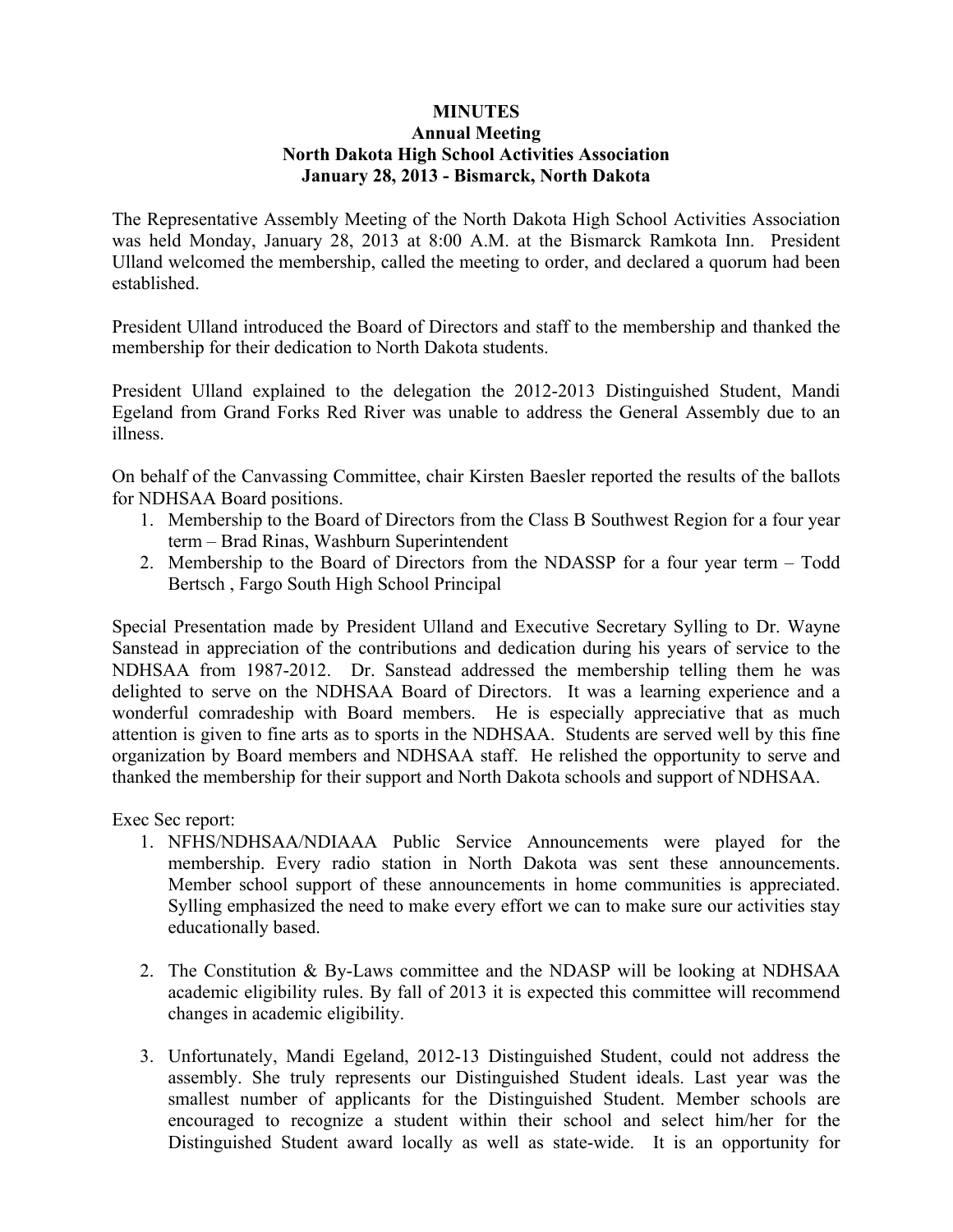member schools to recognize a junior that is a step ahead, a true leader in your school. The Distinguished Student program is one of the most worthwhile programs at NDHSAA. Farmers Union Insurance provides scholarships to all finalists. The Distinguished Student receives a \$2,000 scholarship, the runner-up a \$1,000 scholarship and the other four finalists receive \$500 scholarships for this program. If member schools would like NDHSAA to assist your school when recognizing these students locally, contact the NDHSAA office. Applications must be postmarked by April 1<sup>st</sup>.

- 4. Beginning the fall of 2013 all coaches who work with student-athletes in grades 9-12 must be certified. This is a worthwhile effort to educate coaches throughout ND. Verification of coach certification for schools will be sent to NDHSAA prior to April 1<sup>st</sup> each year. On this form all coaches and assistant coaches in grades 9-12 will be listed and whether they are certified. The first time a coach shows up on a form as non-certified they will receive a warning. For each additional coach there will be a fine assessed. There have been questions regarding what courses qualify for the fundamentals of coaching requirement for certification. The NFHS has a Fundamentals of Coaching course that is not required but recommended. The fundamentals of coaching should not be a sport specific course. It should not be about the Xs and Os of coaching. The course should deal with the philosophy of coaching. Sport specific courses would count toward the renewal requirement. We will again send out the information regarding coaches education. This information will also be on the NDHSAA website.
- 5. January 2012, Region 7 was granted permission for a 2-year experiment with the format of region Basketball and Volleyball tournament. The experiment is for the 2013/14 and 2014/15 school years. The board felt it was important to develop guidelines for other regions who may choose to request an experiment. The region requirement for Class B volleyball and basketball tournaments is as follows: The region tournament shall be a bracketed tournament with a minimum of 8 teams. How regions get to those 8 teams would be spelled out in a proposal to NDHSAA. There will be no approval for plans having less than 8 teams in their region tournaments brackets.
- 6. Constitution & By-Laws committee has been busy. The "Less than 50" rule recommendation allows  $7<sup>th</sup>$  and  $8<sup>th</sup>$  grade students that are elevated and participate in high school competition the ability to move back to junior high competition. The recommendation continues to allow  $5<sup>th</sup>$  &  $6<sup>th</sup>$  grade students to play for junior high teams if their enrollment in junior high is not over 50 in all sports except wrestling and football. This allows local control of junior high athletics, but allows smaller schools to use  $5<sup>th</sup>$  &  $6<sup>th</sup>$  graders to maintain their junior high programs. The Board heard the recommendation and will vote on adoption in March.
- 7. TV bid specifications were approved by the Board of Directors. NDHSAA is exploring webcasting of non-televised region and state games as a new source of revenue. A consultant will meet with the media committee and the Board of Directors in February to explore options.
- 8. Legislative updates include: House Bill 1028, a concussion bill with more clarification passed the House Committee. House Bill 1248, a school calendar bill did not make it out of committee. If this bill were to come back, it would have huge implications to the NDHSAA calendar.